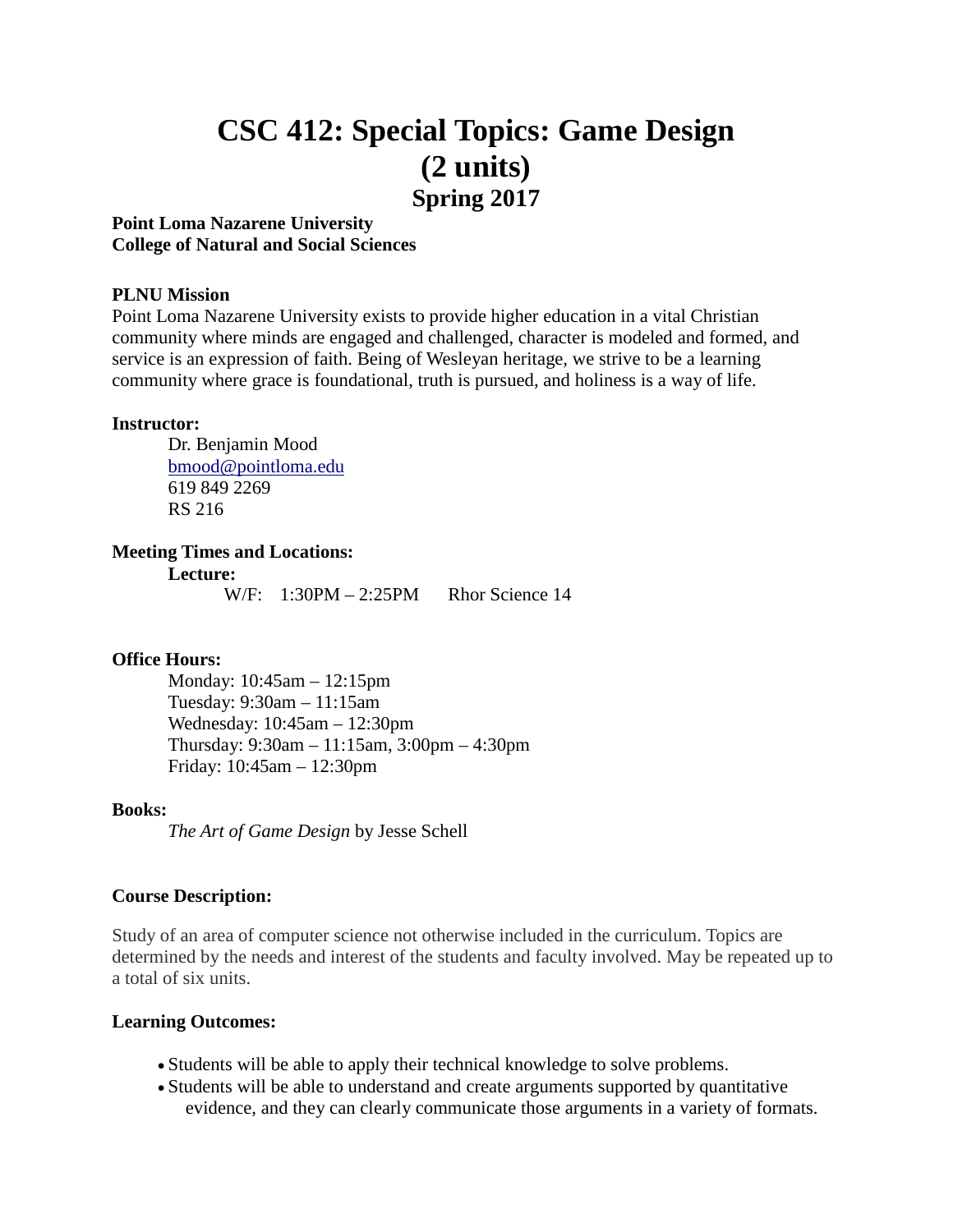#### **Department Mission:**

The Mathematical, Information, and Computer Sciences department at Point Loma Nazarene University is committed to maintaining a curriculum that provides its students with the tools to be productive, the passion to continue learning, and Christian perspectives to provide a basis for making sound value judgments.

### **Course Information:**

**Readings:** Students are responsible to read the book before class. The class room will be used for both lecture and discussions on the subjects from the readings.

**Missed Classes:** Missed classes due to PLNU activities (i.e., sports teams, choirs, etc), will not count against students. It is the student's responsibility to inform the professor of when they will be gone. "unexcused" absences will count against your grade.

Late work & Exams: I am not planning on accepting late work. Missed exams, due to unforeseen life events, can be made up.

**Homework:** Homework is due at the beginning of class and will be demoed at the beginning of class to Dr. Mood. Demos will either take place in the class room or in the virus lab (if necessary). The homeworks and projects will be done in Unity.

As some students are familiar with Unity and others may not be, for the first three homeworks, you will be able to choose between completing a tutorial + a little extra or completing another assignment (geared toward those who have already completed the tutorials).

**Project:** Each person will work with a maximum of 3 people on a large project. Each team will pick its own game to work on. The project will include a writeup (proposal) of what the completed game will look like and then a playable prototype of the game.

**Final:** It is scheduled for Friday of finals week at 1:30pm.

**Cheating:** Don't copy another student's work see below for the cheating policy. However, on the project you may use as many online resources as you can find.

**Cell Phones & Laptops:** Don't use cell phones in class. Only use laptops to take notes. The instructor reserves the right to change this policy if it is abused.

### **Be Courteous and Respectful.**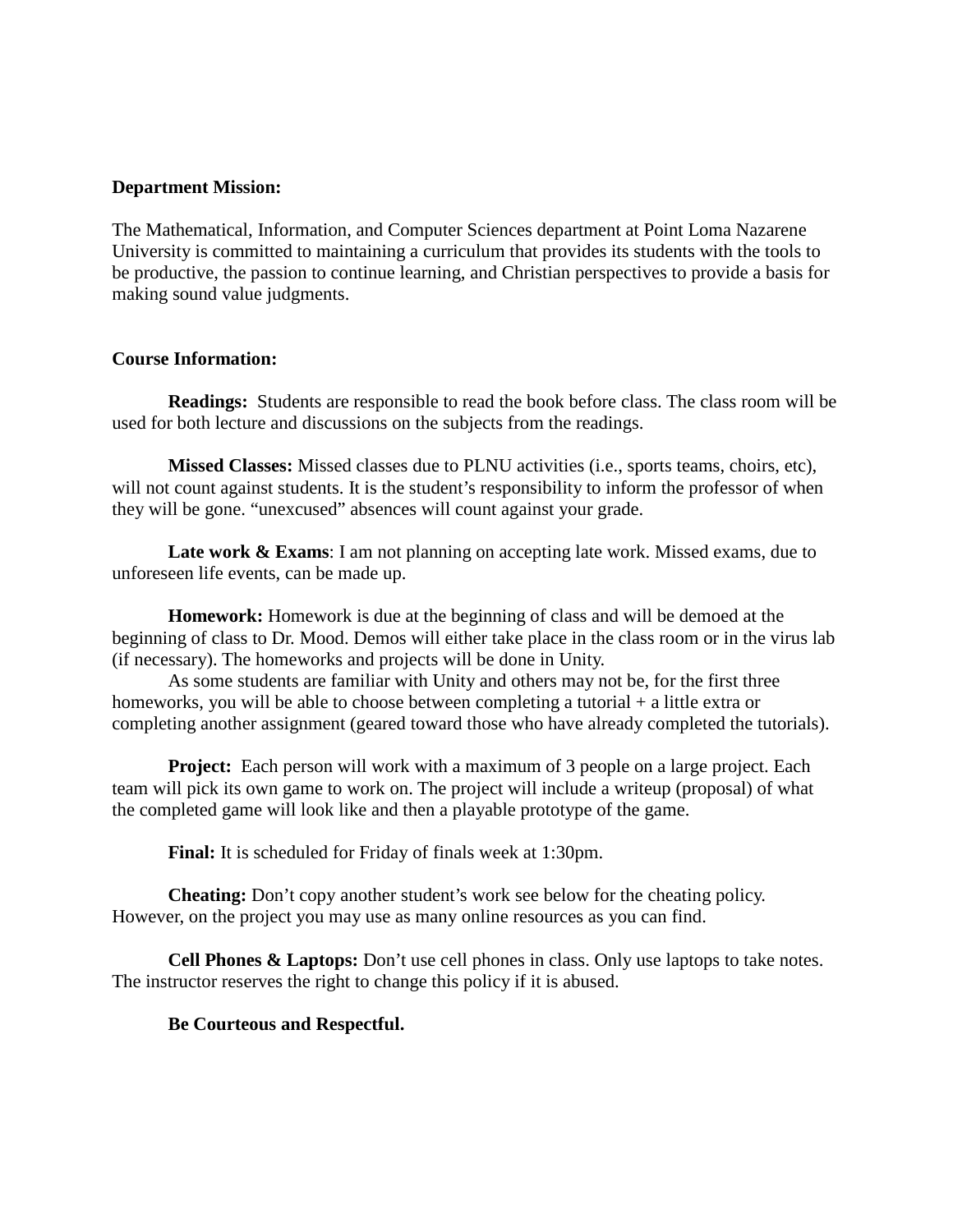### **Grading:**

| <b>Project and Presentation</b> | 30% |
|---------------------------------|-----|
| Homework                        | 20% |
| Midterm                         | 20% |
| Final                           | 30% |
|                                 |     |

| Grading scale |       |
|---------------|-------|
| $93 - 100\%$  | A     |
| $90 - 92%$    | A-    |
| $87 - 89%$    | $B+$  |
| $83 - 86%$    | B.    |
| $80 - 82%$    | $B -$ |
| $77 - 79%$    | $C+$  |
| $73 - 76%$    | C.    |
| $70 - 72%$    | $C-$  |
| $67 - 69%$    | D+    |
| $63 - 67%$    | D     |
| $60 - 62%$    | D-    |
| $0 - 59%$     | F     |
|               |       |

# **PLNU Policies**

### **Attendance:**

Attendance is expected at each class session. In the event of an absence you are responsible for the material covered in class and the assignments given that day.

Regular and punctual attendance at all classes is considered essential to optimum academic achievement. If the student is absent from more than 10 percent of class meetings, the faculty member can file a written report which may result in de-enrollment. If the absences exceed 20 percent, the student may be de-enrolled without notice until the university drop date or, after that date, receive the appropriate grade for their work and participation. See [http://catalog.pointloma.edu/content.php?catoid=24&navoid=1581#Class\\_Attendance](http://catalog.pointloma.edu/content.php?catoid=24&navoid=1581#Class_Attendance) in the Undergraduate Academic Catalog.

### **Class Enrollment:**

It is the student's responsibility to maintain his/her class schedule. Should the need arise to drop this course (personal emergencies, poor performance, etc.), the student has the responsibility to follow through (provided the drop date meets the stated calendar deadline established by the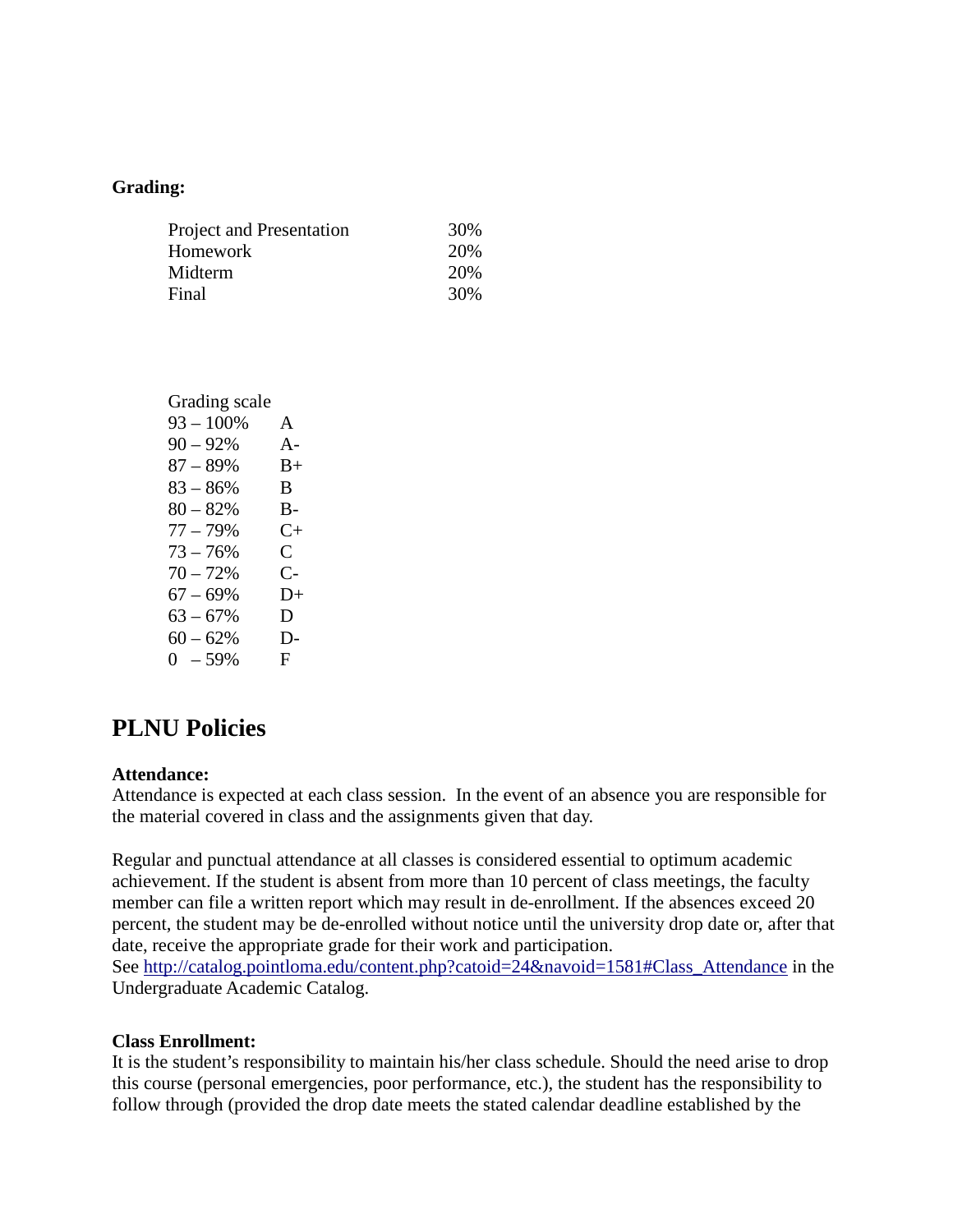university), not the instructor. Simply ceasing to attend this course or failing to follow through to arrange for a change of registration (drop/add) may easily result in a grade of F on the official transcript.

# **Academic Accommodations:**

If you have a diagnosed disability, please contact PLNU's Disability Resource Center (DRC) within the first two weeks of class to demonstrate need and to register for accommodation by phone at 619-849-2486 or by e-mail at [DRC@pointloma.edu.](mailto:DRC@pointloma.edu) See [Disability Resource Center](http://www.pointloma.edu/experience/offices/administrative-offices/academic-advising-office/disability-resource-center) for additional information. For more details see the PLNU catalog: [http://catalog.pointloma.edu/content.php?catoid=24&navoid=1581#Academic\\_Accomm](http://catalog.pointloma.edu/content.php?catoid=24&navoid=1581#Academic_Accommodations) [odations](http://catalog.pointloma.edu/content.php?catoid=24&navoid=1581#Academic_Accommodations) 

Students with learning disabilities who may need accommodations should discuss options with the instructor during the first two weeks of class.

# **Academic Honesty:**

Students should demonstrate academic honesty by doing original work and by giving appropriate credit to the ideas of others. Academic dishonesty is the act of presenting information, ideas, and/or concepts as one's own when in reality they are the results of another person's creativity and effort. A faculty member who believes a situation involving academic dishonesty has been detected may assign a failing grade for that assignment or examination, or, depending on the seriousness of the offense, for the course. Faculty should follow and students may appeal using the procedure in the university Catalog.

See [http://catalog.pointloma.edu/content.php?catoid=24&navoid=1581#Academic\\_Honesty](http://catalog.pointloma.edu/content.php?catoid=24&navoid=1581#Academic_Honesty) for definitions of kinds of academic dishonesty and for further policy information.

# **Final Exam: Friday of Finals week at 1:30pm**

The final exam date and time is set by the university at the beginning of the semester and may not be changed by the instructor. This schedule can be found on the university website and in the course calendar. No requests for early examinations will be approved. Only in the case that a student is required to take three exams during the same day of finals week, is an instructor authorized to consider changing the exam date and time for that particular student.

### **Copyright Protected Materials:**

Point Loma Nazarene University, as a non-profit educational institution, is entitled by law to use materials protected by the US Copyright Act for classroom education. Any use of those materials outside the class may violate the law.

# **Credit Hour:**

In the interest of providing sufficient time to accomplish the stated course learning outcomes, this class meets the PLNU credit hour policy for a 2 unit class delivered over 15 weeks. Specific details about how the class meets the credit hour requirements can be provided upon request.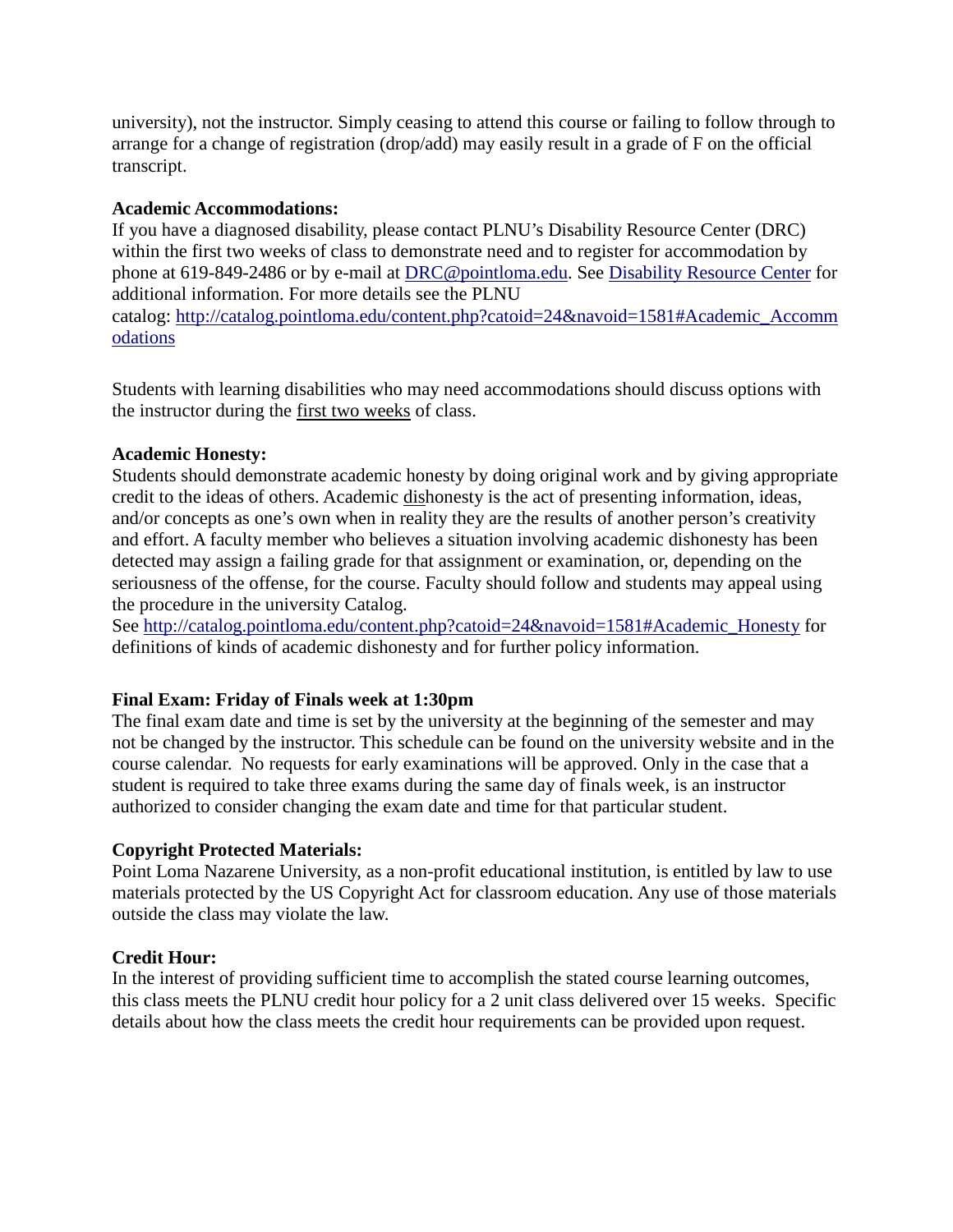| Monday        | Tuesday             | Weds                       | Thu                 | Friday                     |
|---------------|---------------------|----------------------------|---------------------|----------------------------|
| Jan: 9        | $10$ (it's a        | 11 Intro, unity, & chapter | 12                  | 13 Chapter 2               |
|               | Monday!)            | 1                          |                     |                            |
| 16 (no class) | 17                  | 18                         | 19                  | 20                         |
|               |                     | HW1 Due Chapter 3          |                     | Chapter $4 & 5$            |
| 23            | 24                  | 25                         | 26                  | 27                         |
|               |                     | HW2 Due Chapter 6          |                     | Chapter $7 \&$ turn in who |
|               |                     |                            |                     | you want to work with      |
| 30            | 31                  | Feb: 1                     | $\overline{2}$      | 3                          |
|               |                     | HW3 Due & hw/project       |                     | Chapter 9                  |
|               |                     | group selections chapter   |                     |                            |
|               |                     | 8                          |                     |                            |
| 6             | $\overline{7}$      | 8                          | 9                   | 10                         |
|               |                     | HW4 Due                    |                     | Chapter 11                 |
|               |                     | Chapter 10                 |                     |                            |
| 13            | 14                  | 15                         | 15                  | 17                         |
|               |                     | HW5 Due                    |                     | Chapter 13                 |
|               |                     | Chapter 12                 |                     |                            |
| 20            | 21                  | 22                         | 23                  | 24                         |
|               |                     | HW6 Due Chapter 14         |                     | Chapter 15                 |
| 27            | 28                  | March 1:                   | $\overline{2}$      | 3                          |
| <b>NDSS</b>   | <b>NDSS</b>         |                            |                     | Project Start &            |
|               |                     | Test1                      |                     | Chapter 16                 |
|               |                     |                            |                     |                            |
|               |                     | <b>NDSS</b>                |                     |                            |
|               |                     | Birthday                   |                     |                            |
| March: 6      |                     | 8                          |                     | 10                         |
|               | 7 (spring<br>break) |                            | 9 (spring<br>break) |                            |
| 13            | 14                  | 15 project proposal due    | 16                  | 17                         |
|               |                     | & Lecture on: Chapter 17   |                     | Chapter 18                 |
| 20            | 21                  | 22                         | 23                  | 24                         |
|               |                     | Chapter 19                 |                     | Chapter 20                 |
| 27            | 28                  | 29                         | 30                  | 31                         |
|               |                     | Chapter 21                 |                     | Chapter 22                 |
| April: 3      | $\overline{4}$      | 5                          | 6                   |                            |
|               |                     | Chapter 23                 |                     | Chapter 24                 |
|               |                     |                            |                     |                            |
| 10            | 11                  | 12                         | 13 (Easter          | 14                         |
|               |                     | Chapter 25                 | break)              |                            |
|               |                     |                            |                     |                            |